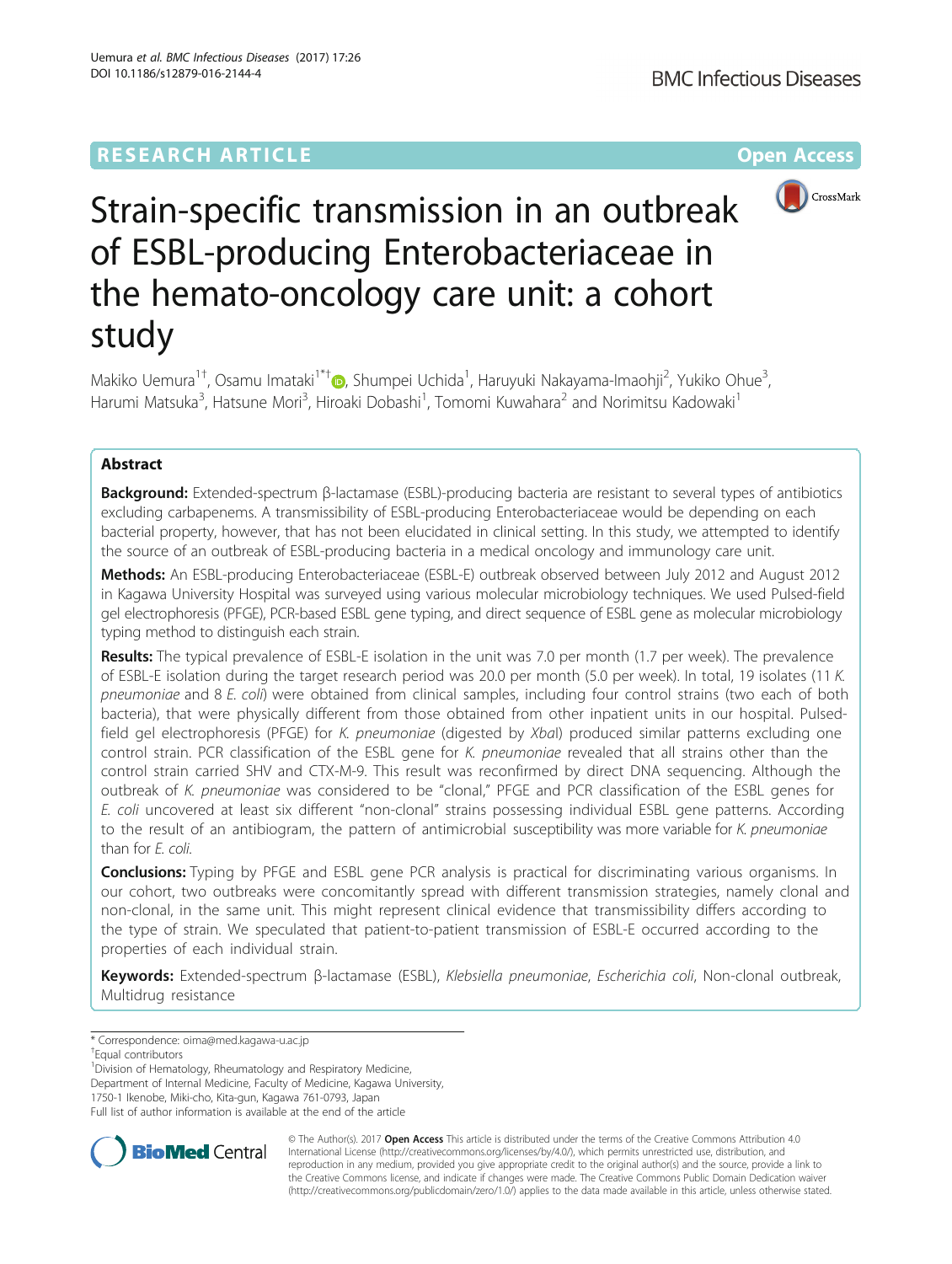## Background

Extended-spectrum β-lactamase (ESBL)-producing bacteria are resistant to most beta-lactam antibiotics, including penicillins, cephalosporins, and the monobactam. Consequently, infections caused by ESBL-producing bacteria are difficult to treat. In addition, there are no evidence-based guidelines specifying the infection control for ESBL-producing bacterial outbreak. Therefore, ESBLproducing bacteria easily disseminate and cause nosocomial infection. Infection control of ESBL-producing bacteria is important to prevent outbreaks [[1\]](#page-6-0).

An outbreak is defined as the increased incidence of an infectious disease in a specific place during a given period that exceeds the baseline rate for that place and period [[2\]](#page-6-0). According to past reports, outbreaks of ESBL-producing bacteria develop from a single source of infection related to a unique original source, termed "clonal" outbreaks [[3\]](#page-6-0). However, "clonal" outbreak is not the dominant dissemination pattern in limited areas such as care units in healthcare institutes. Global propagation of ESBL genes has been reported among carriers of ESBL-producing bacteria in the community, and it is becoming a general form of bacterial spread [\[4](#page-6-0)–[6\]](#page-6-0). In other words, outbreaks of ESBL-producing bacteria can be caused by multiple sources, termed "non-clonal" outbreaks. Opposed to the clonal spread of ESBL-producing bacteria, non-clonal outbreaks are becoming more common [\[7](#page-6-0)–[9](#page-6-0)]. In addition to the clonality of outbreak strains, the molecular mechanism of ESBL gene acquisition may contribute to the dynamics of transmission in the clinical setting [\[8](#page-6-0), [10](#page-6-0)]. However, differences in the spread of ESBL-producing bacteria have not been fully unveiled.

In our institution, we experienced an outbreak of ESBL-producing bacteria in our medical oncology and immunology care unit. We attempted to identify the original strains of the first index case of infection to clarify the source of infection outbreaks and control nosocomial spread; we performed molecular microbiological analysis of ESBL-E bacteria in our retrospective cohort. The outbreak comprised a mixture of two types of ESBL-producing Enterobacteriaceae (ESBL-E), Klebsiella pneumoniae and Escherichia coli. A main interest of this research is the mechanism of spread of ESBL-E. Our hypothesis is ESBL-producing bacteria has a different transmissibility based on different bacterial properties.

## Methods

## Patients and method

Between July and August 2012, in the medical oncology and immunology care unit of our institute (41 beds), 19 strains were obtained from clinical samples during ESBL-E outbreaks. Strains obtained in the unit included the samples of all patients who participated in surveillance during the observed outbreaks. Control strains were prepared from clinically different isolates from heterotopy/heterochrony sampling (labeled as © in Figures). We used the first isolate from each clinical sample of all individuals for the analysis. Thus, two or more isolates could be obtained from each individual, such as one strain from stool and the other from blood. Our target species were ESBL-E, namely K. pneumoniae and E. coli [\[8](#page-6-0)]. Although we observed the outbreak in 2012, the institutional review board approved our research in 2015.

In this study, we defined two outbreak types according to the source of infection as follows: 1) outbreak from a single source (clonal outbreak) and 2) outbreak from multiple sources (non-clonal outbreak). An outbreak is defined as an increase in the rate of ESBL-E cases or a clustering of new cases in a specific place during a given period. In this report, we defined an unusual increase in ESBL cases as a repeated isolation of ESBL from the medical oncology and immunology care unit, with an incidence ±2 SD over the baseline.

## Molecular microbiology methods

## Pulsed-field gel electrophoresis (PFGE) typing

Strains isolated from clinical samples were pulsedelectrophoresed on a degraded field agarose gel. The Tenover criteria were used for the separation and identification of each band [\[2](#page-6-0)]. Only strains with indistinguishable band profiles were considered to represent the same clone. ESBL-producing K. pneumoniae and E. coli isolates were aerobically cultured in brain heart infusion broth (Eiken Chemical Co. Ltd.) for 16 h at 37 °C. PFGE plugs were prepared using a Gene Path Kit (Bio-Rad) according to the manufacturer's instructions. The plugs were digested overnight with 30 U of Xba I (New England Biolabs) at 37 °C. The digested DNA bands were separated on 1.0% agarose gels by PFGE using the CHEFF DR II system (Bio-Rad). PFGE was performed under the following conditions: electric field strength, 6 V/cm; pulse time, 4– 8 s for 9 h followed by 8–50 s for 13 h; and buffer temperature, 14 °C. After electrophoresis, the gels were stained with ethidium bromide (0.5 μg/ml).

#### Antimicrobial susceptibility testing

The antibiotic susceptibility of strains isolated from clinical samples was assessed by microdilution methods using an IA20MIC mkII system (Koden Industry Co., Japan). The following antibiotics were used: piperacillin/ tazobactam (PIPC/TAZ), cefotiam (CTM), ceftazidime (CAZ), cefoperazone/sulbactam (CPZ/SBT), cefpirome (CPR), azactam (AZT), minocycline (MINO), imipenem/ cilastatin (IPM/CS), meropenem (MEPM), ciprofloxacin (CPFX), levofloxacin (LVFX), and amikacin (AMK). Breakpoints were adapted according to Clinical and Laboratory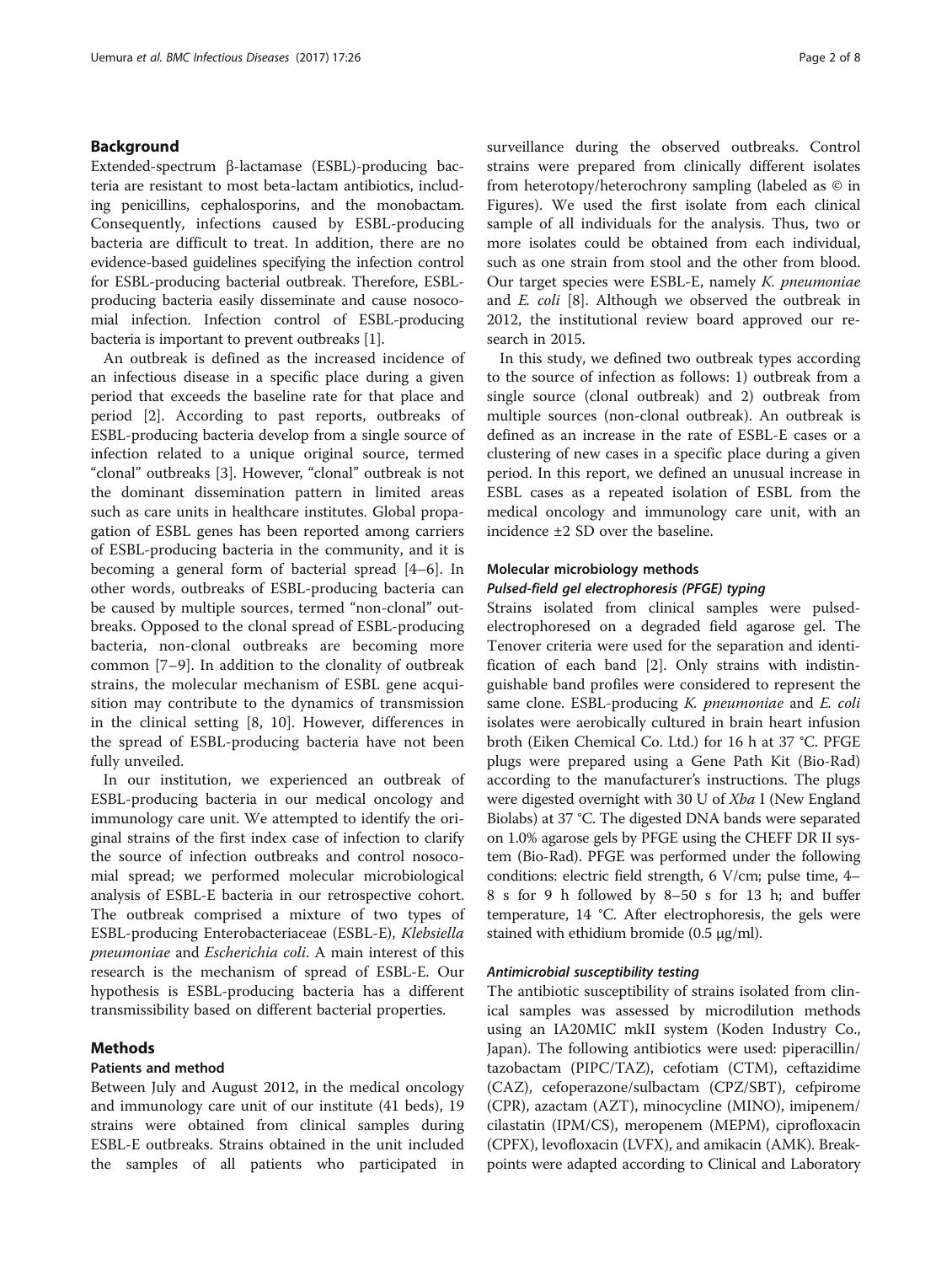Standards Institute (CLSI) criteria. Susceptibility was determined by disc diffusion, following the CLSI recommendations for Enterobacteriaceae (CLSI 2010, Performance Standards for Antimicrobial Susceptibility Testing; Twentieth Informational Supplement, M100-S20, Jan. 2010). Drug resistance among the ESBL-producing isolates was assessed by disk dilution methods. Evidence of ESBL production was defined as synergy between co-amoxiclav and at least one of the following antibiotics: cefotaxime (CTX), CAZ, or CPFX. The minimum inhibitory concentrations of CTX and CAZ, with and without clavulanic acid (CVA), were determined subsequently [[11](#page-6-0)].

## PCR-based ESBL gene typing

Molecular ESBL typing was performed as described previously [\[12\]](#page-6-0). In detail, ESBL-producing bacteria were screened by PCR/DNA for the detection of  $bla_{\text{TEM}}$ ,  $bla<sub>SHV</sub>$  and  $bla<sub>CTX-M</sub>$ . Subsequently, ESBL genes with specific CTX-M subtypes (groups 1, 2, 8 and 9) were characterized using multiplex PCR amplification of the DNA extracted from each strain as previously described [\[13\]](#page-6-0).

#### Data collection and ethical issues

We retrospectively obtained patient data from their medical records. This cohort study was conducted under the approval of the institutional review board (IRB) of our institute (IRB approval No. 27-197).

We numbered the strains as an identifier number which does not compromise patient anonymity.

## Results

The typical prevalence of ESBL-E isolation in the unit was 7.0 per month (1.7 per week). The prevalence of ESBL-E considered positive instances at all the infection sites. A different isolate from the same sampling site in the same individual was not counted double, but a different isolate from the different sampling site in the same individual was counted as a different event. The prevalence of ESBL-E isolation during the target research period (July to August 2012) was 20.0 per month (5.0 per week; Fig. 1). We recognized this is an outbreak of ESBL-E in the given period. The time course of ESBL-E isolation in the room is depicted in Fig. [2](#page-3-0). Total 19 patients were affected by the outbreak and 15 isolates were used for our analysis. The patients involved in this study were 16 females and 3 males. The median age was 65 years (range 25–73 years). The patients' diseases and isolation samples were shown in Fig. [2](#page-3-0). The median duration from admission to the day of ESBL-E detection was 36 days (range 4–191 days). A cluster outbreak was identified in Room 480, but it was merely a partial phenomenon. The regional outbreak in Room 480 was assumed to be due to transmission. The patients in Room 480 shared a bathroom.

PFGE patterns could not discriminate a series of nine K. pneumoniae strains from clinical samples (with two control strains, K10 and K11; Fig. [3a](#page-4-0)). However, regarding E. coli, all six strains were discriminated as different strains (with 2 control strains, E8 and E9, Fig. [3b\)](#page-4-0). Next we examined the susceptibility of sample strains. In addition, the results of ESBL gene typing were compatible with those of PFGE typing. All ESBL genes extracted from K. Pneumoniae were categorized in CTX-M-9 excluding one control strain (K10) which had carried SMV (Table [1](#page-5-0)). On another, ESBL genes derived from E. coli strains were varied in each strain with TEM, SMV, CTX-M-1, CTX-M-2, or CTX-M-9 (Table [1\)](#page-5-0). The result of an antibiogram were supplied in the supplemental data (Additional file [1](#page-6-0): Table S1). The pattern of antimicrobial susceptibility was more variable for K. pneumoniae than for E. coli.

In totality, the results of PFGE, antimicrobial susceptibility testing, and ESBL gene typing were not consistent for *K. pneumoniae* and *E. coli.* All isolates from *K. pneu*moniae belonged to sequence type (ST) 1308, where control strain (K2) harbored ST1728. This result was consistent with the ESBL gene subtypes (CTX-M-9 identified in K. *pneumoniae* isolates in our cohort). The outbreak of ST1308 was determined genetically. The antibiogram pattern varied for K. pneumoniae. The outbreak of ESBL-producing K. pneumoniae could be judged to have the same source of infection in some

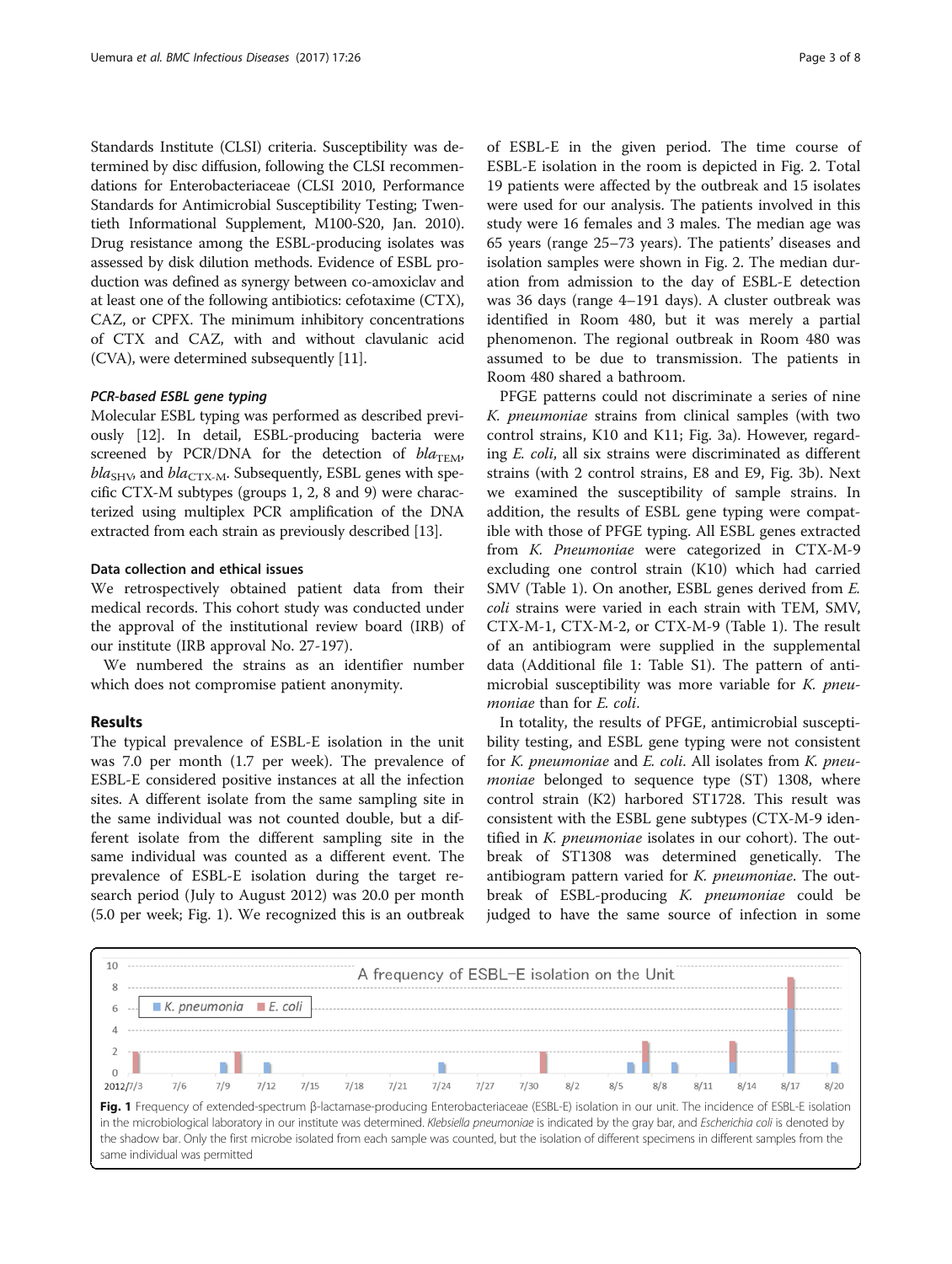<span id="page-3-0"></span>

|                 |                                                                                                                                                 | Remarks                                         |                                                                                                                                                                                                                                                                    |                     |                         |                                                                                                                                                          |  |                                                                   |  |  |   |  |             |  |  |                          |             |  |
|-----------------|-------------------------------------------------------------------------------------------------------------------------------------------------|-------------------------------------------------|--------------------------------------------------------------------------------------------------------------------------------------------------------------------------------------------------------------------------------------------------------------------|---------------------|-------------------------|----------------------------------------------------------------------------------------------------------------------------------------------------------|--|-------------------------------------------------------------------|--|--|---|--|-------------|--|--|--------------------------|-------------|--|
| Room            | Pt No                                                                                                                                           | disease                                         | ESBL-E                                                                                                                                                                                                                                                             | Other resistance    | Hospital<br>Stay (days) | Usage of antibiotics                                                                                                                                     |  | 8/1 8/2 8/3 8/4 8/5 8/6 8/7 8/8 8/9 8/10 8/11 8/12 8/13 8/14 8/15 |  |  |   |  |             |  |  |                          |             |  |
| 450             | $\overline{1}$                                                                                                                                  | <b>AML</b>                                      |                                                                                                                                                                                                                                                                    |                     |                         |                                                                                                                                                          |  |                                                                   |  |  |   |  |             |  |  |                          |             |  |
| 451             | $\overline{c}$                                                                                                                                  | AML                                             |                                                                                                                                                                                                                                                                    |                     |                         |                                                                                                                                                          |  |                                                                   |  |  |   |  |             |  |  |                          |             |  |
| 452             | K1                                                                                                                                              | SSC                                             | (pneumoniae (ESBL)                                                                                                                                                                                                                                                 |                     | 61                      | CAZ, CLDM, CFPM, TAZ/PIPC, CPZ, DRPM, IPM/CS                                                                                                             |  |                                                                   |  |  |   |  |             |  |  |                          |             |  |
| 453             | E1                                                                                                                                              | <b>ALL</b>                                      | E.coli (ESBL)                                                                                                                                                                                                                                                      |                     | 54                      | VCM, LZD                                                                                                                                                 |  |                                                                   |  |  |   |  |             |  |  | E.                       | E           |  |
| 455             | E2                                                                                                                                              | ML                                              | E.coli (ESBL)                                                                                                                                                                                                                                                      |                     | 26                      | CMZ, MEPM                                                                                                                                                |  |                                                                   |  |  |   |  |             |  |  | E                        | E           |  |
| 456             | 6                                                                                                                                               | CLL                                             |                                                                                                                                                                                                                                                                    |                     |                         |                                                                                                                                                          |  |                                                                   |  |  |   |  |             |  |  |                          |             |  |
| 457             | $\overline{7}$                                                                                                                                  | ML                                              | (<.pneumoniae (ESBL)                                                                                                                                                                                                                                               |                     | 39                      | CPZ                                                                                                                                                      |  |                                                                   |  |  |   |  |             |  |  |                          | Κ           |  |
|                 | K2                                                                                                                                              | CMML                                            | (pneumoniae (ESBL)                                                                                                                                                                                                                                                 |                     | 28                      | MEPM                                                                                                                                                     |  |                                                                   |  |  |   |  |             |  |  |                          | Κ           |  |
|                 | K <sub>3</sub>                                                                                                                                  | MM                                              | <pneumoniae (esbl)="" c="" class="" td="" β-lactamase<=""><td></td><td>33</td><td><b>MEPM</b></td><td></td><td></td><td></td><td></td><td></td><td></td><td></td><td></td><td></td><td></td><td><math display="inline">\mathsf K</math></td><td></td></pneumoniae> |                     | 33                      | <b>MEPM</b>                                                                                                                                              |  |                                                                   |  |  |   |  |             |  |  |                          | $\mathsf K$ |  |
|                 | K4                                                                                                                                              | <b>NSCLC</b>                                    | (pneumoniae (ESBL)                                                                                                                                                                                                                                                 |                     | 36                      | CEZ                                                                                                                                                      |  |                                                                   |  |  |   |  |             |  |  |                          | K           |  |
| 458             | 11                                                                                                                                              | <b>NSCLC</b>                                    |                                                                                                                                                                                                                                                                    |                     |                         |                                                                                                                                                          |  |                                                                   |  |  |   |  |             |  |  |                          |             |  |
|                 | 12                                                                                                                                              | <b>NSCLC</b>                                    |                                                                                                                                                                                                                                                                    |                     |                         |                                                                                                                                                          |  |                                                                   |  |  |   |  |             |  |  |                          |             |  |
|                 | 13                                                                                                                                              | SCLC                                            |                                                                                                                                                                                                                                                                    |                     |                         |                                                                                                                                                          |  |                                                                   |  |  |   |  |             |  |  |                          |             |  |
|                 | 14                                                                                                                                              | <b>NSCLC</b>                                    |                                                                                                                                                                                                                                                                    |                     |                         |                                                                                                                                                          |  |                                                                   |  |  |   |  |             |  |  |                          |             |  |
| 460             | $\mathbb{E}3$                                                                                                                                   | <b>AML</b>                                      | E.coli (ESBL)                                                                                                                                                                                                                                                      |                     | 191                     | BIPM, VCM, MEPM                                                                                                                                          |  |                                                                   |  |  | E |  |             |  |  |                          | E           |  |
|                 | K <sub>5</sub>                                                                                                                                  | <b>ALL</b>                                      | <pneumoniae (esbl)="" c="" class="" td="" β-lactamase<=""><td></td><td>20</td><td><b>FMOX</b></td><td></td><td></td><td></td><td></td><td></td><td></td><td></td><td></td><td></td><td></td><td>K</td><td></td></pneumoniae>                                       |                     | 20                      | <b>FMOX</b>                                                                                                                                              |  |                                                                   |  |  |   |  |             |  |  |                          | K           |  |
|                 | K6                                                                                                                                              | <b>MDS</b>                                      | (pneumoniae (ESBL) class C β-lactamase                                                                                                                                                                                                                             |                     | 173                     | MEPM, VCM, CPFX, CTM, CEZ, LVFX                                                                                                                          |  |                                                                   |  |  |   |  |             |  |  |                          |             |  |
|                 | E4                                                                                                                                              | MM                                              | E.coli (ESBL)                                                                                                                                                                                                                                                      |                     | $\overline{4}$          | CFDN                                                                                                                                                     |  |                                                                   |  |  |   |  |             |  |  | E.                       | E           |  |
| 461             | E5                                                                                                                                              | <b>NSCLC</b>                                    | E.coli (ESBL)                                                                                                                                                                                                                                                      |                     | 13                      | CPDX, FRPM                                                                                                                                               |  |                                                                   |  |  |   |  |             |  |  |                          | E           |  |
|                 | 20                                                                                                                                              | endocarditis                                    |                                                                                                                                                                                                                                                                    |                     |                         |                                                                                                                                                          |  |                                                                   |  |  |   |  |             |  |  |                          |             |  |
|                 | 21                                                                                                                                              | SLE                                             |                                                                                                                                                                                                                                                                    |                     |                         |                                                                                                                                                          |  |                                                                   |  |  |   |  |             |  |  |                          |             |  |
| 462             | 22                                                                                                                                              | AML                                             |                                                                                                                                                                                                                                                                    |                     |                         |                                                                                                                                                          |  |                                                                   |  |  |   |  |             |  |  |                          |             |  |
| 463             | E <sub>6</sub>                                                                                                                                  | <b>AML</b>                                      | E.coli (ESBL)                                                                                                                                                                                                                                                      |                     | 112                     | IPM/CS, VCM, CMZ, MEPM                                                                                                                                   |  |                                                                   |  |  |   |  |             |  |  | F.                       | Ε           |  |
| 465             | 24                                                                                                                                              | <b>SLE</b>                                      |                                                                                                                                                                                                                                                                    |                     |                         |                                                                                                                                                          |  |                                                                   |  |  |   |  |             |  |  |                          |             |  |
|                 | 25                                                                                                                                              | <b>MDS</b>                                      |                                                                                                                                                                                                                                                                    |                     |                         |                                                                                                                                                          |  |                                                                   |  |  |   |  |             |  |  |                          |             |  |
|                 | 26                                                                                                                                              | ML                                              |                                                                                                                                                                                                                                                                    |                     |                         |                                                                                                                                                          |  |                                                                   |  |  |   |  |             |  |  |                          |             |  |
| 466             | $\mathsf E7$                                                                                                                                    | mesothelioma                                    | E.coli (ESBL)                                                                                                                                                                                                                                                      |                     | $7\phantom{.0}$         | TAZ/PIPC                                                                                                                                                 |  |                                                                   |  |  |   |  |             |  |  |                          | E           |  |
|                 | 28                                                                                                                                              | SLE                                             |                                                                                                                                                                                                                                                                    |                     |                         |                                                                                                                                                          |  |                                                                   |  |  |   |  |             |  |  |                          |             |  |
|                 | 29                                                                                                                                              | <b>NSCLC</b>                                    |                                                                                                                                                                                                                                                                    |                     |                         |                                                                                                                                                          |  |                                                                   |  |  |   |  |             |  |  |                          |             |  |
|                 | 30                                                                                                                                              | dermatomyositis                                 |                                                                                                                                                                                                                                                                    |                     |                         |                                                                                                                                                          |  |                                                                   |  |  |   |  |             |  |  |                          |             |  |
|                 | 31                                                                                                                                              | ML.                                             |                                                                                                                                                                                                                                                                    |                     |                         |                                                                                                                                                          |  |                                                                   |  |  |   |  |             |  |  |                          |             |  |
|                 | 32                                                                                                                                              |                                                 |                                                                                                                                                                                                                                                                    |                     |                         |                                                                                                                                                          |  |                                                                   |  |  |   |  |             |  |  |                          |             |  |
| 467             | 33                                                                                                                                              | <b>NSCLC</b><br>ML.                             | E.coli (ESBL)                                                                                                                                                                                                                                                      |                     | 20                      | CEZ                                                                                                                                                      |  |                                                                   |  |  |   |  |             |  |  |                          | E           |  |
|                 | 34                                                                                                                                              |                                                 |                                                                                                                                                                                                                                                                    |                     |                         |                                                                                                                                                          |  |                                                                   |  |  |   |  |             |  |  |                          |             |  |
|                 | 35                                                                                                                                              | aortitis syndrome<br>Behcet disease             | K.pneumoniae (ESBL)                                                                                                                                                                                                                                                |                     | 16                      | CAM, ABPC                                                                                                                                                |  |                                                                   |  |  |   |  |             |  |  |                          | K           |  |
| 470             | 36                                                                                                                                              | ML                                              |                                                                                                                                                                                                                                                                    |                     |                         |                                                                                                                                                          |  |                                                                   |  |  |   |  |             |  |  |                          |             |  |
|                 | 37                                                                                                                                              | <b>AML</b>                                      |                                                                                                                                                                                                                                                                    |                     |                         |                                                                                                                                                          |  |                                                                   |  |  |   |  |             |  |  |                          |             |  |
|                 | K7                                                                                                                                              | <b>AML</b>                                      | K.pneumoniae (ESBL) class C β-lactamase                                                                                                                                                                                                                            |                     | 119                     | VCM, IPM/CS, SBT/ABPC, CTM                                                                                                                               |  |                                                                   |  |  |   |  |             |  |  | E                        | K           |  |
|                 | 39                                                                                                                                              | myelofibrosis                                   |                                                                                                                                                                                                                                                                    |                     |                         |                                                                                                                                                          |  |                                                                   |  |  |   |  |             |  |  |                          |             |  |
| 480             | $\mathsf{K}\mathsf{B}$                                                                                                                          | ML                                              | (pneumoniae (ESBL)                                                                                                                                                                                                                                                 | class C B-lactamase | 57                      | CFPM, VCM, MEPM                                                                                                                                          |  |                                                                   |  |  |   |  | $\mathbf K$ |  |  |                          | Κ           |  |
| 481             | K9                                                                                                                                              | SLE                                             | K.pneumoniae (ESBL) class C β-lactamase                                                                                                                                                                                                                            |                     | 39                      | MEPM, TAZ/PIPC, CTRX, IPM/CS                                                                                                                             |  |                                                                   |  |  |   |  |             |  |  |                          |             |  |
|                 |                                                                                                                                                 |                                                 |                                                                                                                                                                                                                                                                    |                     |                         |                                                                                                                                                          |  |                                                                   |  |  |   |  |             |  |  |                          |             |  |
| Control strains |                                                                                                                                                 | K10 multiple system atrophy K.pneumoniae (ESBL) |                                                                                                                                                                                                                                                                    |                     |                         |                                                                                                                                                          |  |                                                                   |  |  |   |  |             |  |  |                          |             |  |
|                 | K11                                                                                                                                             | <b>ALL</b>                                      | (ESBL) <                                                                                                                                                                                                                                                           |                     |                         |                                                                                                                                                          |  |                                                                   |  |  |   |  |             |  |  | surveillance in the Unit |             |  |
|                 | E8                                                                                                                                              | sepsis                                          | E.coli (ESBL)                                                                                                                                                                                                                                                      |                     |                         |                                                                                                                                                          |  |                                                                   |  |  |   |  |             |  |  |                          |             |  |
|                 | E9                                                                                                                                              | bladder cancer                                  | E.coli (ESBL)                                                                                                                                                                                                                                                      |                     |                         |                                                                                                                                                          |  |                                                                   |  |  |   |  |             |  |  |                          |             |  |
|                 |                                                                                                                                                 |                                                 |                                                                                                                                                                                                                                                                    |                     |                         | Fig. 2 A description of the patients and the times at which extended-spectrum ß-lactamase-producing Enterobacteriaceae (ESBL-E) were isolated            |  |                                                                   |  |  |   |  |             |  |  |                          |             |  |
|                 | in our unit. Patients' characteristics (age, gender, and diseases) are shown. A unique strain number was provided according to the room number. |                                                 |                                                                                                                                                                                                                                                                    |                     |                         |                                                                                                                                                          |  |                                                                   |  |  |   |  |             |  |  |                          |             |  |
|                 |                                                                                                                                                 |                                                 |                                                                                                                                                                                                                                                                    |                     |                         | "K" denotes K. pneumoniae isolates, and "E" indicates E. coli isolates. The types of clinical specimens (blood, urine, oral, and stool) are indicated by |  |                                                                   |  |  |   |  |             |  |  |                          |             |  |

red, yellow, green, and brown boxes, respectively. The four control strains, comprising clinically distinct isolates, are shown at the bottom of the list. The rightmost row (row in dark) presents the results of surveillance performed at the end of the outbreak

patients, although not all cases in this episode involved infection with the same strain. For instance, in Room 480, cluster clonal transmission could have easily occurred. Of note, case K7 harbored K. pneumoniae and E. coli in the oral cavity and stool, respectively. On the other hand, the isolates from E. coli were genetically different by PFGE and ESBL gene typing. The outbreak of ESBL-producing E. coli strains did not disseminate from the same source of infection as K. pneumoniae. Thus, we concluded that a mixed clonal and non-clonal outbreak had occurred in each strain, respectively.

## **Discussion**

The distinction of strain clonality by antimicrobial susceptibility testing is difficult. Resistance to multiple classes of antibiotics is described as multidrug resistance. Although ESBL exerts a distinctive mechanism for multidrug resistance, subclasses of multidrug resistance have not been elucidated. Thus, our original categorization of

drug resistance in this study is not essential, and we considered the antibiogram result to be supplemental data. Conversely, PFGE and ESBL gene type was conducted for ESBL-E strain identification, and we obtained solid results. These analyses of our cohort identified molecular similarity in the PFGE patterns of ESBL-producing K. pneumoniae. Although one of the control strains and clinically different strains were not distinguishable, we realized that K. pneumoniae strains were of the same origin in the cohort. Identification of the source of infection only based on antimicrobial susceptibility testing in the clinical laboratory would not be practical. Given the dissemination of ESBL-producing bacteria and ESBL gene spread in the community, tracing the source of infection in ESBL-E outbreaks is not beneficial in practice. In any case involving ESBL-producing bacteria, standard precautions should be taken, but tracing the original index case would not contribute to clinical decisions.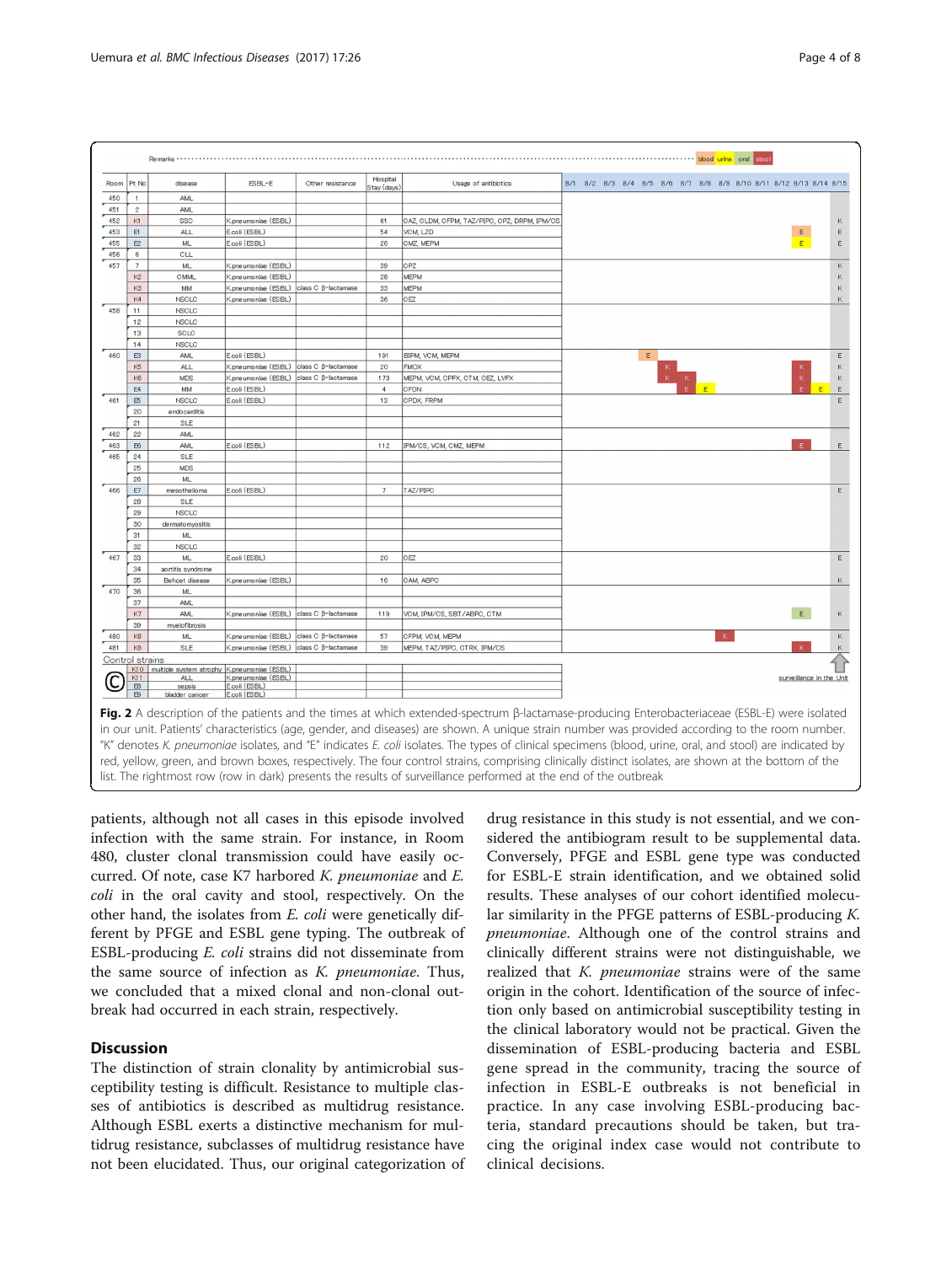<span id="page-4-0"></span>

An obvious source of environmental contamination can be easily detected. In our cohort, the clonal outbreak was associated with fecal spread in the bathroom. To estimate the clonality of an outbreak, the location of the outbreak is important. Detecting the ESBL source, i.e., "looking for the culprit," may support in infection-control measures, but it is impossible to achieve complete patient isolation immediately [\[10](#page-6-0)]. Patient-to-patient transmission of ESBL-E via the hands of healthcare workers in our unit appeared to be common. Therefore, concomitant outbreaks can occur in a nosocomial setting in which most patients carry or display contamination with ESBL-E. Indeed, our surveillance at the end of the outbreak revealed that 46.3% (19/41) of patients were colonized or infected with ESBL-E (Fig. [2\)](#page-3-0). In multifocal outbreaks, efforts to detect the ESBL source will sometimes end in failure.

Numbers of reports describing clonal outbreak arising from a single source have been published [\[3](#page-6-0)–[6\]](#page-6-0). ESBL-E commonly reside in the intestine [\[10, 14](#page-6-0)]. Generally, ESBL-E spread from the digestive tract via direct contact, including that with medical items [\[15\]](#page-6-0). A hypothesis explaining the unique infection source was not conceivable in our cohort. Yet, in some cases, commonly occurring outbreaks are due to non-clonal expansion. A community-acquired methicillin-resistant Staphylococcus aureus (MRSA) infection is increasing, and the same is for ESBL-E. MRSA, both in the community and hospital settings, colonizes and has low virulence [\[16\]](#page-6-0). And ESBL-E can also colonize, and in such cases, it does not become pathogenic in healthy individuals. Some observers in our hospital laboratories, nevertheless, emphasized on food-borne delivery as the source of outbreak merely by referencing a rare report [[12\]](#page-6-0). In accordance with the decision of the infection control team (ICT), they prepared a culture of frozen food in a backward manner to the onset of the outbreak. No ESBL-E bacteria were detected and the ICT ended to conclude communityacquired ESBL-E is a main source of outbreak. Emerging spreads of ESBL-producing bacteria in the community is currently a dominant pattern of infection [[4](#page-6-0)].

In this study, we characterized the different penetrance patterns of the two species of ESBL-E. Our result suggests that these two bacterial species obtained the ESBL gene according to their microbiological properties [\[1](#page-6-0)]. PFGE demonstrated that 10 of 11 K. pneumoniae isolates were similar in our analysis. K. pneumoniae isolates in our cohort possessed the CTM-X-9 type of the ESBL gene.  $bla_{CTM-X}$  has been known to be easily mobilized into plasmids in environmental bacteria [[17\]](#page-7-0). At present, the emergence of community-acquired ESBL-E infections is globally associated with the CTM-X type of ESBL [[4](#page-6-0)], especially with CTM-X-9 in East Asian countries including Japan [[18\]](#page-7-0). CTX-M group ESBL genes are assumed to have more facilitated spread than TEM and SHV group ESBL genes under broad-spectrum antimicrobial selection pressure. Indeed, CTX-M enzymes have rapidly supplanted TEM and SHV group ESBL genes [\[4](#page-6-0)]. Some microbiological advantages, which are not yet understood, might possibly contribute to the acquisition of ESBL genes in K. *pneumoniae* rather than in E. coli. On the contrary, in E. coli, ESBL genes are acquired through vector-transporting bacteriophages. Among our cases, E. coli possessed various ESBL genes categorized as TEM, SHV, and CTX-M types.

The digestive tract is the main reservoir for the colonizers of community-acquired ESBL-E, especially E. coli [[15\]](#page-6-0). The probable mechanism of this variety of ESBL genes is intraluminal transmission of resistance genes in the individual gut. In our cohort, surveillance during the outbreak identified E. coli among the colonized patients,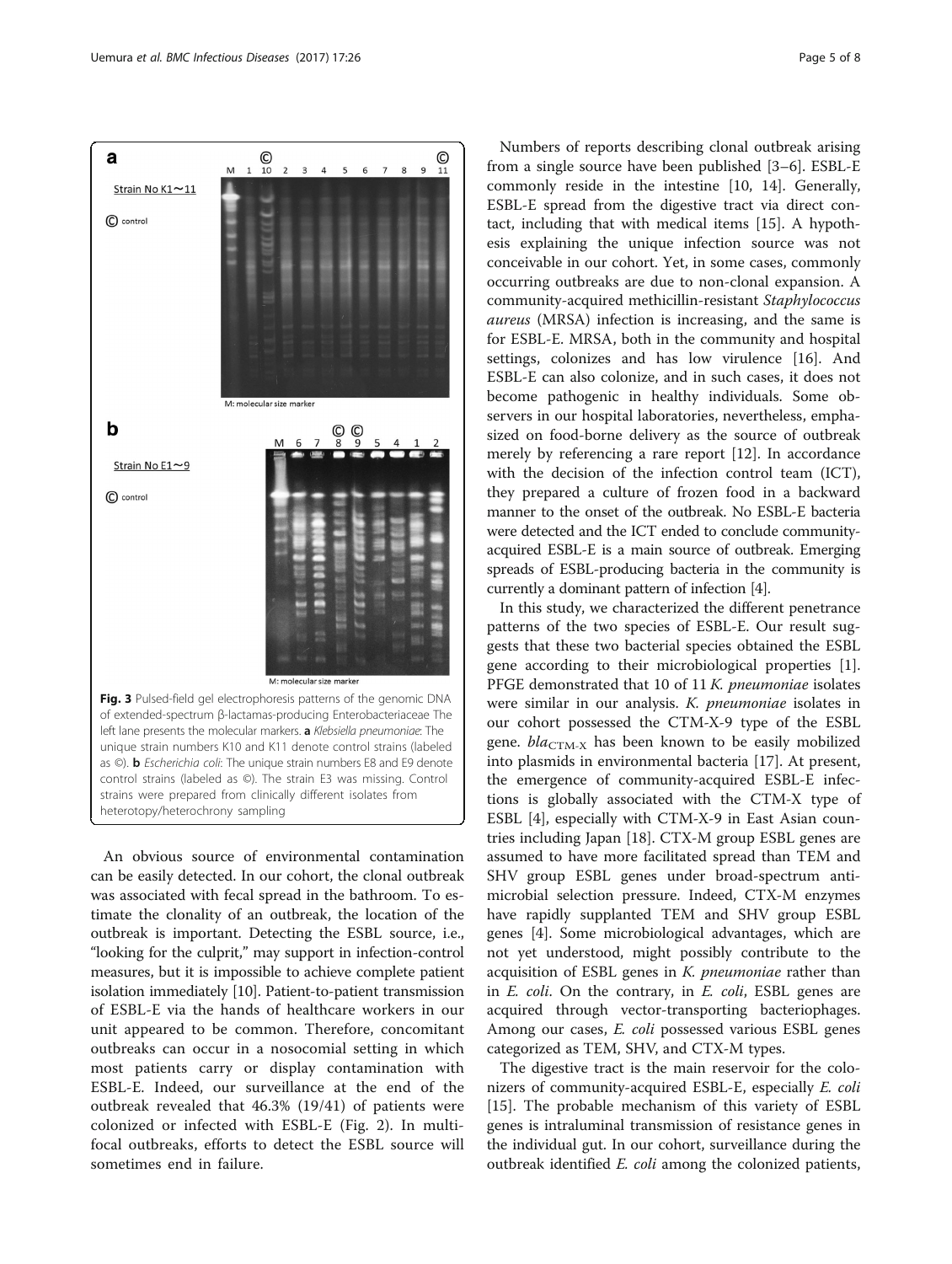| a              |            |                              |            |         |           |           |         |         |
|----------------|------------|------------------------------|------------|---------|-----------|-----------|---------|---------|
| Strain ID      | Patient ID | Species                      | <b>TEM</b> | SHV     | $CTX-M-1$ | $CTX-M-2$ | CTX-M-8 | CTX-M-9 |
| K1             | 17868      | Klebsiella pneumoniae (ESBL) |            |         |           |           |         | $\circ$ |
| K10            | 2439551    | Klebsiella pneumoniae (ESBL) |            | $\circ$ |           |           |         | $\circ$ |
| K <sub>2</sub> | 2607183    | Klebsiella pneumoniae (ESBL) |            |         |           |           |         | $\circ$ |
| K3             | 1001542    | Klebsiella pneumoniae (ESBL) |            |         |           |           |         | $\circ$ |
| K <sub>5</sub> | 3082844    | Klebsiella pneumoniae (ESBL) |            |         |           |           |         | $\circ$ |
| K <sub>6</sub> | 3083200    | Klebsiella pneumoniae (ESBL) |            |         |           |           |         | $\circ$ |
| K7             | 2014171    | Klebsiella pneumoniae (ESBL) |            |         |           |           |         | $\circ$ |
| K7             | 3052387    | Klebsiella pneumoniae (ESBL) |            |         |           |           |         | $\circ$ |
| K8             | 3073729    | Klebsiella pneumoniae (ESBL) |            |         |           |           |         | $\circ$ |
| K9             | 1824592    | Klebsiella pneumoniae (ESBL) |            |         |           |           |         | $\circ$ |
| K11            | 932245     | Klebsiella pneumoniae (ESBL) |            |         |           |           |         | $\circ$ |
| b              |            |                              |            |         |           |           |         |         |
| Strain ID      | Patient ID | Species                      | <b>TEM</b> | SHV     | CTM-1     | $CTM-2$   | CTM-8   | CTM-9   |
| E1             | 2021190    | Escherichia coli (ESBL)      |            |         |           |           |         | $\circ$ |
| E <sub>2</sub> | 2535581    | Escherichia coli (ESBL)      |            |         |           |           |         | $\circ$ |
| E3             | 1731148    | Escherichia coli (ESBL)      | $\circ$    |         |           | $\circ$   |         |         |
| E4             | 2536875    | Escherichia coli (ESBL)      | $\circ$    |         |           |           |         | $\circ$ |
| E <sub>5</sub> | 2304303    | Escherichia coli (ESBL)      |            |         |           |           |         | $\circ$ |
| E <sub>6</sub> | 3065667    | Escherichia coli (ESBL)      |            |         |           |           |         | $\circ$ |
| E7             | 2356293    | Escherichia coli (ESBL)      |            |         |           |           |         | $\circ$ |
| E8             | 2362963    | Escherichia coli (ESBL)      | $\circ$    |         |           | $\circ$   |         |         |
| E <sub>9</sub> | 2568787    | Escherichia coli (ESBL)      | $\circ$    |         | $\circ$   |           |         |         |

<span id="page-5-0"></span>Table 1 Typing of the extended-spectrum β-lactamase gene

Multiplex PCR results for TEM, SMV, CTX-M-1, CTX-M-2, CTX-M-8, and CTX-M-9 are presented. a) Klebsiella pneumoniae: All strains carried CTX-M-9, excluding one control strain (K10) that carried SMV. b) Escherichia coli: Excluding E1, E2, E5, E6, and E7, all strains carried different types of ESBL genes. The strain identifier numbers presented in the table were not linked to patient's privacy and cannot compromise patient anonymity

providing evidence of fecal carriage. Our results proved that the E. coli strains had genetically variable ESBL genes. Thereby, the E. coli outbreak was presumed to be derived from originally community-acquired strains. In general, ESBL genes are mainly transferred in a plasmidmediated manner. ESBL genes have been reported most frequently in K. pneumoniae and E. coli [[19\]](#page-7-0). Our speculation is that the ability to acquire ESBL genes differs among bacteria, and the penetrance of resistance is strain-dependent. Specifically, ESBL-E outbreaks can occur concurrently, as observed in this study. Subsequently, some non-clonal outbreaks can occur coincidentally by the non-clonal strains derived from the community colonizers. Back to the principle of infection control, upon the hypothesis that patient populations in which isolates are genetically similar most likely acquired the organism via patient-to-patient transmission, standard precaution and containment procedures should be enforced irrespective of whether the outbreak is clonal or non-clonal.

Our study has some limitations. First, this is a singleinstitution observation study, and the sample size is small.

Hence, our observation may not represent a universal occurrence. Therefore, other similar clinical data should be accumulated. We were exclusively interested in the difference in the penetrance of the ESBL gene during an outbreak in the clinical setting. The clonal or non-clonal spread of ESBL-E is attributable to microorganisms and individual types of ESBL genes. Second, our study included isolates from both infected and colonized subjects. This protocol might confound the study conclusion. In this study, we investigated the identification of infection source including colonizing strains, in order to prevent an outbreak when the outbreak is spreading and initial action is required immediately. Third, the last limitation of the study concerns the comprehension of the control strains. We selected some independent strains isolated in other wards at different times as control samples for PFGE typing. However, one of the control strains could not be discriminated from other K. pneumoniae strains. Despite some environmental contamination, there was no evidence of transmission from patients known to be colonized or infected with ESBL-producing K. pneumoniae and E. coli who were discharged from the hospital or admitted to other wards.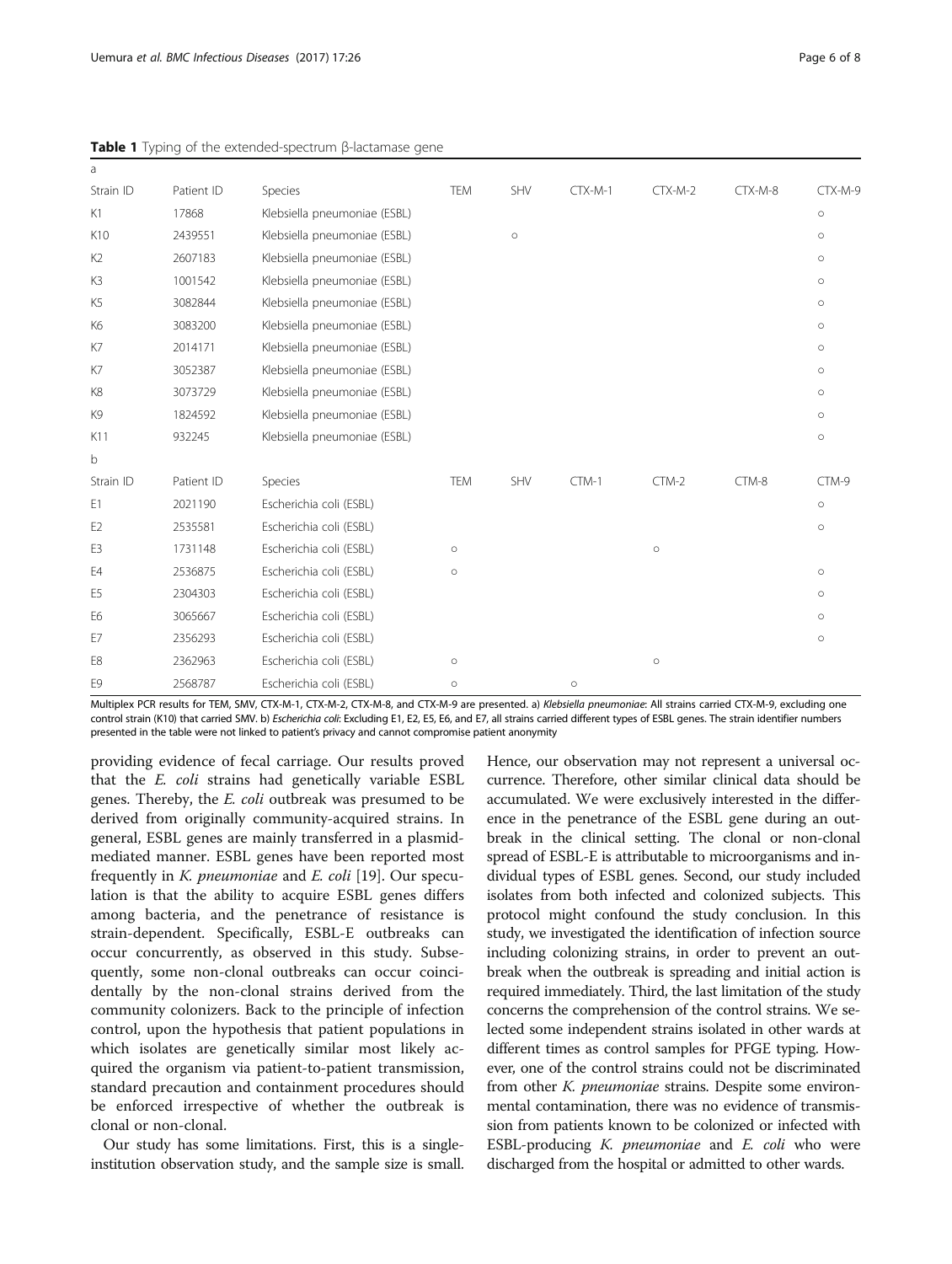## <span id="page-6-0"></span>Conclusions

We observed that clonal and non-clonal outbreak of ESBL-E corresponding to the difference of bacteria. We were unable to identify the common source of the outbreak among the two organisms, i.e., K. pneumoniae and E. coli, in the cohort. These two organisms would possibly transmit ESBL genes according to each bacteria's biological ability. This molecular microbiological difference did not appear in the mapping of ESBL-E spread, but it did reflect organism-specific outbreaks whether clonal or non-clonal. Our findings provide an outlook of the concurrent expansion of clonal and non-clonal outbreaks. Our cohort represents an endeavor to detect the index case of the outbreak and clarify that a subject harboring ESBL-E is no longer essential in the era of widespread ESBL-E dissemination in the community. Thus far, we confirmed the importance of substantial standard precautions in the background of the expansion of multidrug-resistant organisms in the community.

## Additional file

[Additional file 1: Table S1.](dx.doi.org/10.1186/s12879-016-2144-4) Antibiogram of extended-spectrum βlactamase-producing Enterobacteriaceae. The susceptibility of each strain for the given antibiotics is presented in the table as the susceptibility titer number. The number are shown as minimum inhibitory concentration (MIC) μg/mL. Resistance is indicated by bold characters. Different clones from the same specimen in the same individual were numbered using subnumbers, e.g., XX\_1 and XX\_2. We classified the clones into resistance groups as follows: Group A, sensitive to all antibiotics excluding cephalosporins (e.g., CAZ); group B, resistant to PIPC and cephalosporins; group C, resistant to quinolones and cephalosporins; and group D, resistant to all antibiotics excluding carbapenems. Based on our original grouping criteria, the strains could be categorized to four resistance groups. We categorized the strains in the four groups and attempted to comprehend the clonality of each bacterium. (a) Klebsiella pneumoniae: K3, K4, K8, and K11 were classified into group A; K5, K7, and K9 into group B; K2 and K10 into group C; and K6 into group D. (b) Escherichia coli: E2 was categorized in group A, and the other strains were categorized in group D. Thus, the pattern of antimicrobial susceptibility was more variable for K. pneumoniae than for E. coli. (The control strains are remarked as ©.). The strain identifier numbers presented in the table were not linked to patient's privacy and cannot compromise patient anonymity. (DOCX 19 kb)

#### Acknowledgments

The authors have no conflicts of interest to disclose. We have none funding source.

#### Funding

None. This study was supported by internal funding.

#### Availability of data and materials

All data are shown in the manuscript. The original data are available.

#### Authors' contributions

OI and MU managed the patient's case and wrote the manuscript. SU contributed to the literature search. HNI and TK performed the microbiological assay and interpreted the result. YO, HM, and HM managed the data and suggested important intellectual content. HD reviewed the manuscript. TK made substantial contributions to the concept and design of this report. OI and TK organized and managed this work. All authors read and approved the final version of the manuscript.

#### Competing interests

The authors have no conflicts of interest to disclose.

#### Consent for publication

Not applicable.

#### Ethics approval and consent to participate

We retrospectively obtained patient data from their medical records. This retrospective research was conducted under the approval of the institutional review board (IRB) of our institute, Kagawa University, Faculty of Medicine IRB (IRB approval No. 25-005).

#### Transparency declarations

None to declare.

#### Author details

<sup>1</sup> Division of Hematology, Rheumatology and Respiratory Medicine Department of Internal Medicine, Faculty of Medicine, Kagawa University, 1750-1 Ikenobe, Miki-cho, Kita-gun, Kagawa 761-0793, Japan. <sup>2</sup>Division of Molecular Microbiology, Kagawa University, Kagawa, Japan. <sup>3</sup>Nursing Division Kagawa University Hospital, Kagawa, Japan.

### Received: 3 September 2016 Accepted: 20 December 2016 Published online: 05 January 2017

#### References

- 1. Turner PJ. Extended-spectrum beta-lactamases. Clin Infect Dis. 2005;41 Suppl 4:S273–5.
- 2. Tenover FC, Arbeit RD, Goering RV, et al. Interpreting chromosomal DNA restriction patterns produced by pulsed-field gel electrophoresis: criteria for bacterial strain typing. J Clin Microbiol. 1995;33:2233–9.
- 3. Paterson DL, Yu VL. Extended-spectrum beta-lactamases: a call for improved detection and control. Clin Infect Dis. 1999;29:1419–22.
- 4. Woerther PL, Burdet C, Chachaty E, et al. Trends in human fecal carriage of extended-spectrum β-lactamases in the community: toward the globalization of CTX-M. Clin Microbiol Rev. 2013;26:744–58.
- 5. Peirano G, Pitout JD. Molecular epidemiology of Escherichia coli producing CTX-M beta-lactamases: the worldwide emergence of clone ST131 O25:H4. Int J Antimicrob Agents. 2010;35:316–21.
- 6. Coque TM, Baquero F, Canton R. Increasing prevalence of ESBL-producing Enterobacteriaceae in Europe. Euro Surveill. 2008;13(47).
- 7. Goddard S, Muller MP. The efficacy of infection control interventions in reducing the incidence of extended-spectrum β-lactamase-producing Enterobacteriaceae in the nonoutbreak setting: A systematic review. Am J Infect Control. 2011;39:599–601.
- 8. Falagas ME, Karageorgopoulos DE. Extended-spectrum beta-lactamaseproducing organisms. J Hosp Infect. 2009;73:345–54.
- 9. Manzur A, Tubau F, Pujol M, et al. Nosocomial outbreak due to extendedspectrum-beta-lactamase- producing Enterobacter cloacae in a cardiothoracic intensive care unit. J Clin Microbiol. 2007;45:2365–9.
- 10. Pfaller MA, Segreti J. Overview of the epidemiological profile and laboratory detection of extended-spectrum beta-lactamases. Clin Infect Dis. 2006; 42 Suppl 4:S153–63.
- 11. Pitout JD, Nordmann P, Laupland KB, Poirel L. Emergence of Enterobacteriaceae producing extended-spectrum beta-lactamases (ESBLs) in the community. J Antimicrob Chemother. 2005;56:52–9.
- 12. Calbo E, Freixas N, Xercavins M, et al. Foodborne nosocomial outbreak of SHV1 and CTX-M-15-producing Klebsiella pneumoniae: epidemiology and control. Clin Infect Dis. 2011;52:743–9.
- 13. Viau RA, Hujer AM, Marshall SH, et al. "Silent" dissemination of Klebsiella pneumoniae isolates bearing K. pneumoniae carbapenemase in a long-term care facility for children and young adults in Northeast Ohio. Clin Infect Dis. 2012;54:1314–21.
- 14. Karanika S, Karantanos T, Arvanitis M, Grigoras C, Mylonakis E. Fecal Colonization With Extended-spectrum Beta-lactamase-Producing Enterobacteriaceae and Risk Factors Among Healthy Individuals: A Systematic Review and Metaanalysis. Clin Infect Dis. 2016;63:310–8.
- 15. Johnson JR, Russo TA. Extraintestinal pathogenic Escherichia coli: "The other bad E. coli.". J Lab Clin Med. 2002;139:155–62.
- 16. Safdar N, Maki DG. The commonality of risk factors for nosocomial colonization and infection with antimicrobial-resistant Staphylococcus aureus, enterococcus,